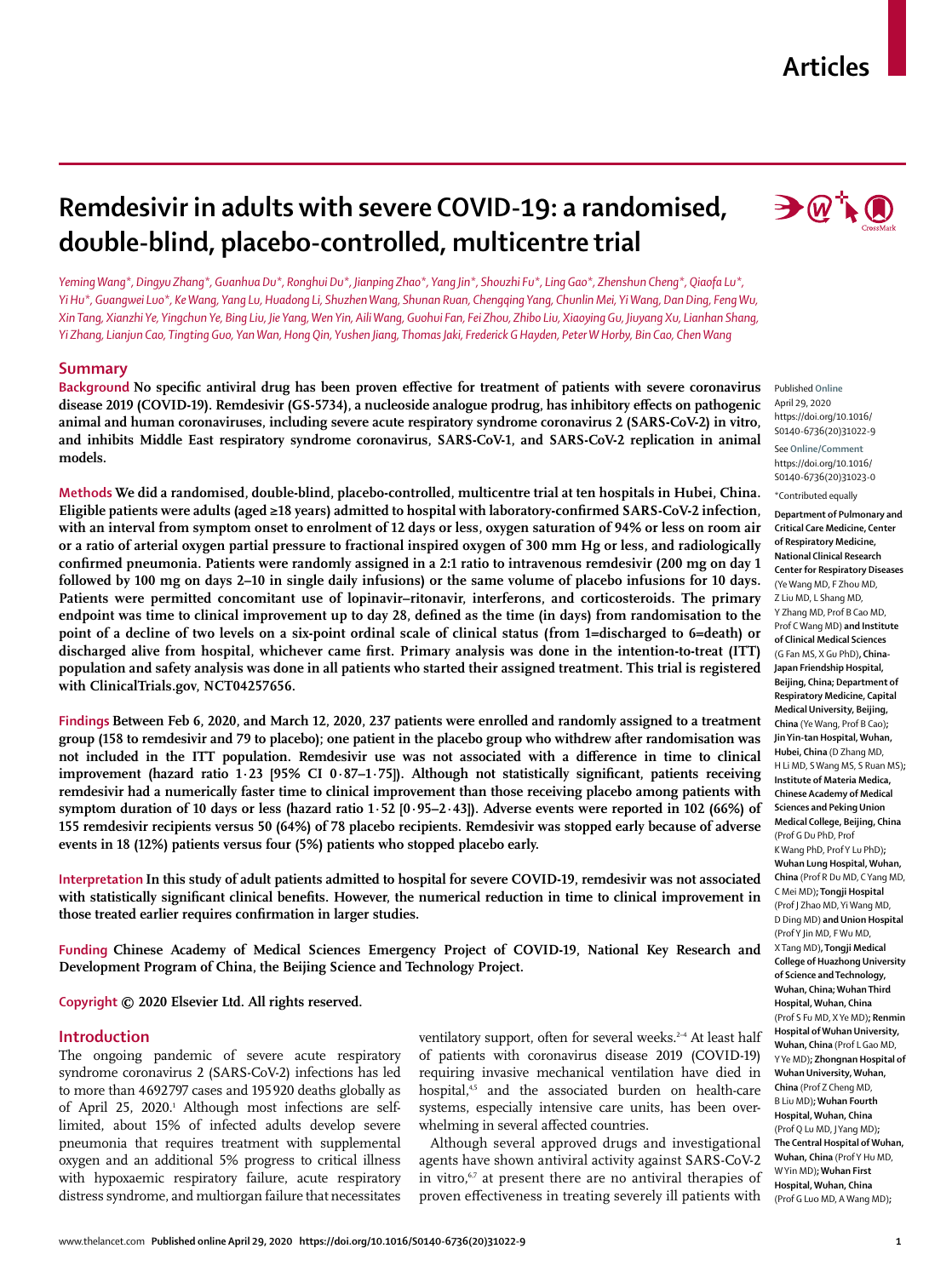**Tsinghua University School of Medicine, Beijing, China** (J Xu MD)**; Beijing University of Chinese Medicine, Beijing, China** (L Shang)**; Tigermed Consulting, Hangzhou, China** (L Cao BD, T Guo BD, Y Wan BD)**; Teddy Clinical Research Laboratory, Shanghai, China** (H Qin PhD)**; Hangzhou DI'AN Medical Laboratory, Hangzhou, China** (Y Jiang PhD)**; Lancaster University, Lancaster, UK** (Prof T Jaki PhD)**; University of Cambridge, Cambridge, UK**  (Prof T Jaki)**; University of Virginia School of Medicine, Charlottesville, VA, USA** (Prof F G Hayden MD)**; International Severe Acute Respiratory and Emerging Infection Consortium, University of Oxford, Oxford, UK** (Prof P W Horby MD)**; Institute of Respiratory Medicine, Chinese Academy of Medical Science, Beijing, China** (Prof B Cao, Prof C Wang)**; Tsinghua University–Peking University Joint Center for Life Sciences, Beijiing, China**  (Prof B Cao, Prof C Wang)**; and Peking Union Medical College, Beijing, China** (Prof C Wang)

Correspondence to: Prof Bin Cao, Department of Pulmonary and Critical Care Medicine, China-Japan Friendship Hospital, Beijing 100029, China **caobin\_ben@163.com**

or

Prof Chen Wang, Peking Union Medical College, Beijing 100730, China **wangchen@pumc.edu.cn**

For the **trial protocol** see [https://www.researchsquare.](https://www.researchsquare.com/article/rs-14618/v1) [com/article/rs-14618/v1](https://www.researchsquare.com/article/rs-14618/v1)

#### **Research in context**

### **Evidence before this study**

We searched PubMed, up to April 10, 2020, for published clinical trials assessing the effect of remdesivir among patients with laboratory-confirmed coronavirus disease 2019 (COVID-19). The search terms used were ("COVID-19" or "2019-nCoV" or "SARS-CoV-2") AND "remdesivir" AND ("clinical trial" or "randomized controlled trial"). We identified no published clinical trials of the effect of remdesivir in patients with COVID-19.

### **Added value of this study**

Our study is the first randomised, double-blind, placebocontrolled clinical trial assessing the effect of intravenous remdesivir in adults admitted to hospital with severe COVID-19. The study was terminated before attaining the prespecified sample size. In the intention-to-treat population, the primary endpoint of time to clinical improvement was not

COVID-19. A multicentre, open-label, randomised controlled trial (RCT) of hydroxychloroquine involving 150 adults admitted to hospital for COVID-19 reported no significant effect of the drug on accelerating viral clearance.8 An RCT enrolling patients within 12 days of symptom onset found that favipiravir was superior to arbidol in terms of the clinical recovery rate at day 7 in patients with mild illness (62 [56%] of 111 with arbidol *vs* 70 [71%] of 98 with favipiravir), but not in those with critical illness (0 *vs* 1 [6%]).<sup>9</sup> In severe illness, one uncontrolled study of five patients given convalescent plasma suggested a possible benefit, although the patients already had detectable anti-SARS-CoV-2 neutralising antibodies before receipt of the plasma.<sup>10</sup> An open-label RCT of oral lopinavir–ritonavir found no significant effect on the primary outcome measure of time to clinical improvement and no evidence of reduction in viral RNA titres compared to control.<sup>11</sup> However, per-protocol analyses suggested possible reductions in time to clinical improvement (difference of 1 day), particularly in those treated within 12 days of symptom onset. Further studies of lopinavir–ritonavir and other drugs are ongoing.

Remdesivir (also GS-5734) is a monophosphoramidate prodrug of an adenosine analogue that has a broad antiviral spectrum including filoviruses, paramyxoviruses, pneumoviruses, and coronaviruses.12,13 In vitro, remdesivir inhibits all human and animal coronaviruses tested to date, including SARS-CoV-2,13–15 and has shown antiviral and clinical effects in animal models of SARS-CoV-1 and Middle East respiratory syndrome (MERS)-CoV infections.13,16,17 In a lethal murine model of MERS, remdesivir was superior to a regimen of combined interferon beta and lopinavir-ritonavir.<sup>16</sup> Remdesivir is a potent inhibitor of SARS-CoV-2 replication in human nasal and bronchial airway epithelial cells.18 In a non-lethal rhesus macaque model of SARS-CoV-2 infection, early remdesivir significantly different between groups, but was numerically shorter in the remdesivir group than the control group, particularly in those treated within 10 days of symptom onset. The duration of invasive mechanical ventilation, although also not significantly different between groups, was numerically shorter in remdesivir recipients than placebo recipients.

#### **Implications of all the available evidence**

No statistically significant benefits were observed for remdesivir treatment beyond those of standard of care treatment. Our trial did not attain the predetermined sample size because the outbreak of COVID-19 was brought under control in China. Future studies of remdesivir, including earlier treatment in patients with COVID-19 and higher-dose regimens or in combination with other antivirals or SARS-CoV-2 neutralising antibodies in those with severe COVID-19 are needed to better understand its potential effectiveness.

administration was shown to exert significant antiviral and clinical effects (reduced pulmonary infiltrates and virus titres in bronchoalveolar lavages *vs* vehicle only).19 Intravenous remdesivir was studied for treatment of Ebola virus disease, in which it was adequately tolerated but less effective than several monoclonal antibody therapeutics,<sup>20</sup> and has been used on the basis of individual compassionate use over the past several months in patients with COVID-19 in some countries.<sup>21</sup> Case studies have reported benefit in severely ill patients with COVID-19.5,21,22 However, the clinical and antiviral efficacy of remdesivir in COVID-19 remains to be established. Here, we report the results of a placebocontrolled randomised trial of remdesivir in patients with severe COVID-19.

## **Methods**

# **Study design**

This was an investigator-initiated, individually randomised, placebo-controlled, double-blind trial to assess the effectiveness and safety of intravenous remdesivir in adults (aged ≥18 years) admitted to hospital with severe COVID-19. The trial was done at ten hospitals in Wuhan, Hubei, China).

Ethical approval was obtained from the institutional review boards of each participating hospital. Written informed consent was obtained from all patients, or their legal representative if they were unable to provide consent. The trial was done in accordance with the principles of the Declaration of Helsinki and the International Conference on Harmonization–Good Clinical Practice guidelines. The protocol is available [online.](https://www.researchsquare.com/article/rs-14618/v1)

## **Patients**

Eligible patients were men and non-pregnant women with COVID-19 who were aged at least 18 years and were RT-PCR positive for SARS-CoV-2, had pneumonia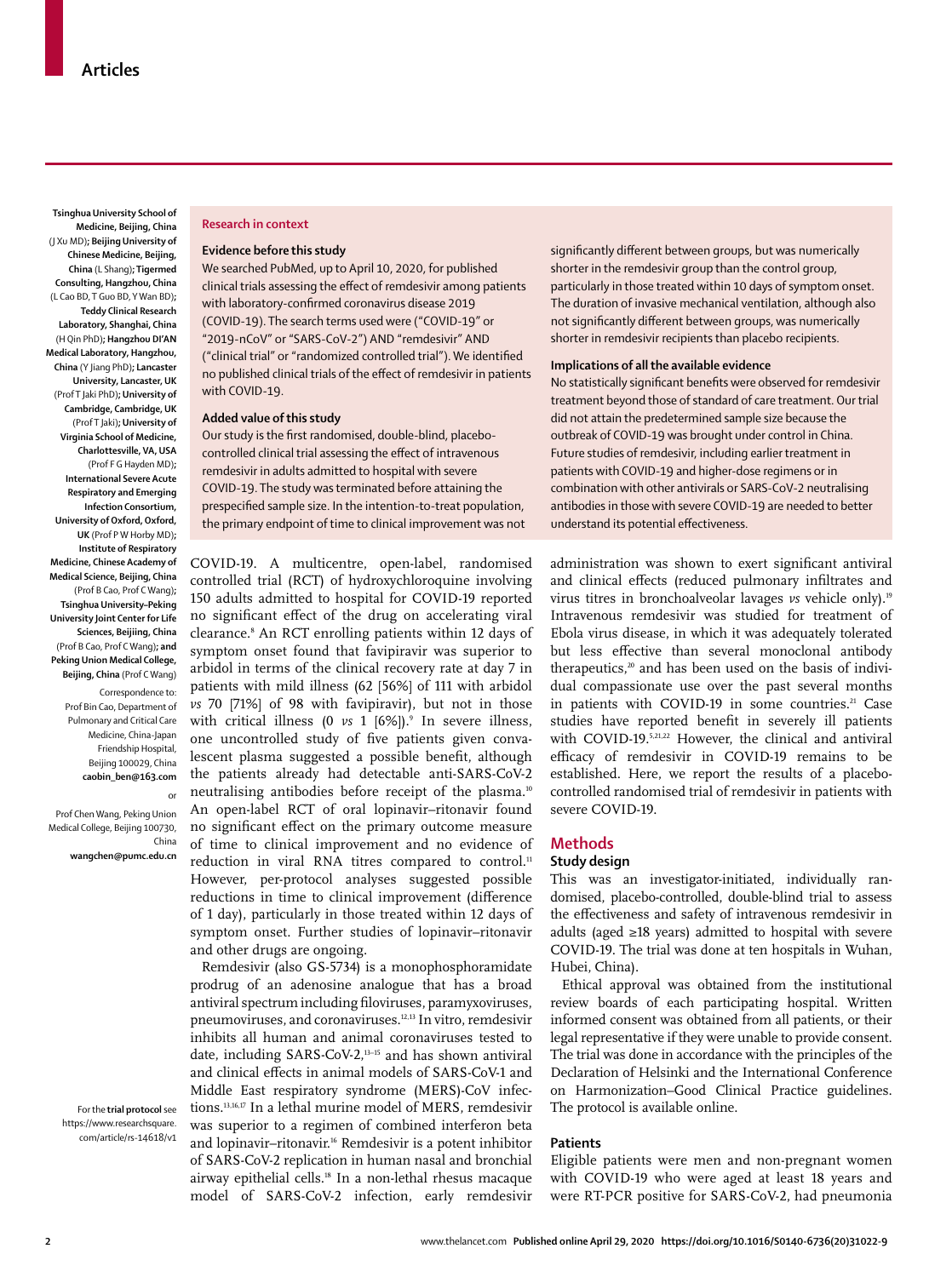For more on **Tigermed** see <https://tigermedgrp.com/>

confirmed by chest imaging, had oxygen saturation of 94% or lower on room air or a ratio of arterial oxygen partial pressure to fractional inspired oxygen of 300 mm Hg or less, and were within 12 days of symptom onset. Eligible patients of child-bearing age (men and women) agreed to take effective contraceptive measures (including hormonal contraception, barrier methods, or abstinence) during the study period and for at least 7 days after the last study drug administration. Exclusion criteria included pregnancy or breast feeding; hepatic cirrhosis; alanine aminotransferase or aspartate aminotransferase more than five times the upper limit of normal; known severe renal impairment (estimated glomerular filtration rate <30 mL/min per 1·73 m²) or receipt of continuous renal replacement therapy, haemodialysis, or peritoneal dialysis; possibility of transfer to a non-study hospital within 72 h; and enrolment into an investigational treatment study for COVID-19 in the 30 days before screening. The use of other treatments, including lopinavir–ritonavir, was permitted.

# **Randomisation and masking**

Eligible patients were randomly assigned (2:1) to either the remdesivir group or the placebo group. Randomisation was stratified according to the level of respiratory support as follows: (1) no oxygen support or oxygen support with nasal duct or mask; or (2) high-flow oxygen, non-invasive ventilation, invasive ventilation, or extracorporeal membrane oxygenation. The permuted block (30 patients per block) randomisation sequence, including stratification, was prepared by a statistician not involved in the trial using SAS software, version 9.4. Eligible patients were allocated to receive medication in individually numbered packs, according to the sequential order of the randomisation centre (Jin Yin-tan Hospital central pharmacy). Envelopes were prepared for emergency unmasking.

## **Procedures**

Patients received either intravenous remdesivir (200 mg on day 1 followed by 100 mg on days 2–10 in single daily infusions) or the same volume of placebo infusions for a total of 10 days (both provided by Gilead Sciences, Foster City, CA, USA). Patients were assessed once daily by trained nurses using diary cards that captured data on a six-category ordinal scale and safety from day 0 to 28 or death. Other clinical data were recorded using the WHO–International Severe Acute Respiratory and Emerging Infections Consortium ([ISARIC\)](https://isaric.tghn.org/) case record form. The safety assessment included daily monitoring for adverse events, clinical laboratory testing (days 1, 3, 7, and 10), 12-lead electrocardiogram (days 1 and 14), and daily vital signs measurements. Clinical data were recorded on paper case record forms and then double entered into an electronic database and validated by trial staff. Nasopharyngeal or oropharyngeal swabs,

expectorated sputa as available, and faecal or anal swab specimens were collected on days 1, 3, 5, 7, 10, 14, 21, and 28 for viral RNA detection and quantification.

The trial was monitored by a contract research organisation [\(Hangzhou Tigermed Consulting\)](https://tigermedgrp.com/). Virological testing was done at the Teddy Clinical Research Laboratory (Tigermed–DI'AN, Hangzhou, China) using quantitative real-time RT-PCR. RNA was extracted from clinical samples with the MagNA Pure 96 system (Roche, Rotkreuz, Switzerland), detected and quantified by Cobas z480 qPCR (Roche), using LightMix Modular SARS-CoV-2 assays (TIB MOBIOL, Berlin, Germany). At baseline, the upper (nasopharyngeal or oropharyngeal swabs) and lower respiratory tract specimens were tested for detection of E-gene, RNA-dependent RNA polymerase gene, and N-gene, then samples on the subsequent visits were quantitatively and qualitative assessed for E-gene.

## **Outcomes**

The primary clinical endpoint was time to clinical improvement within 28 days after randomisation. Clinical improvement was defined as a two-point reduction in patients' admission status on a six-point ordinal scale, or For **ISARIC** resources see live discharge from the hospital, whichever came first. <https://isaric.tghn.org/>



*Figure 1:* **Trial profile**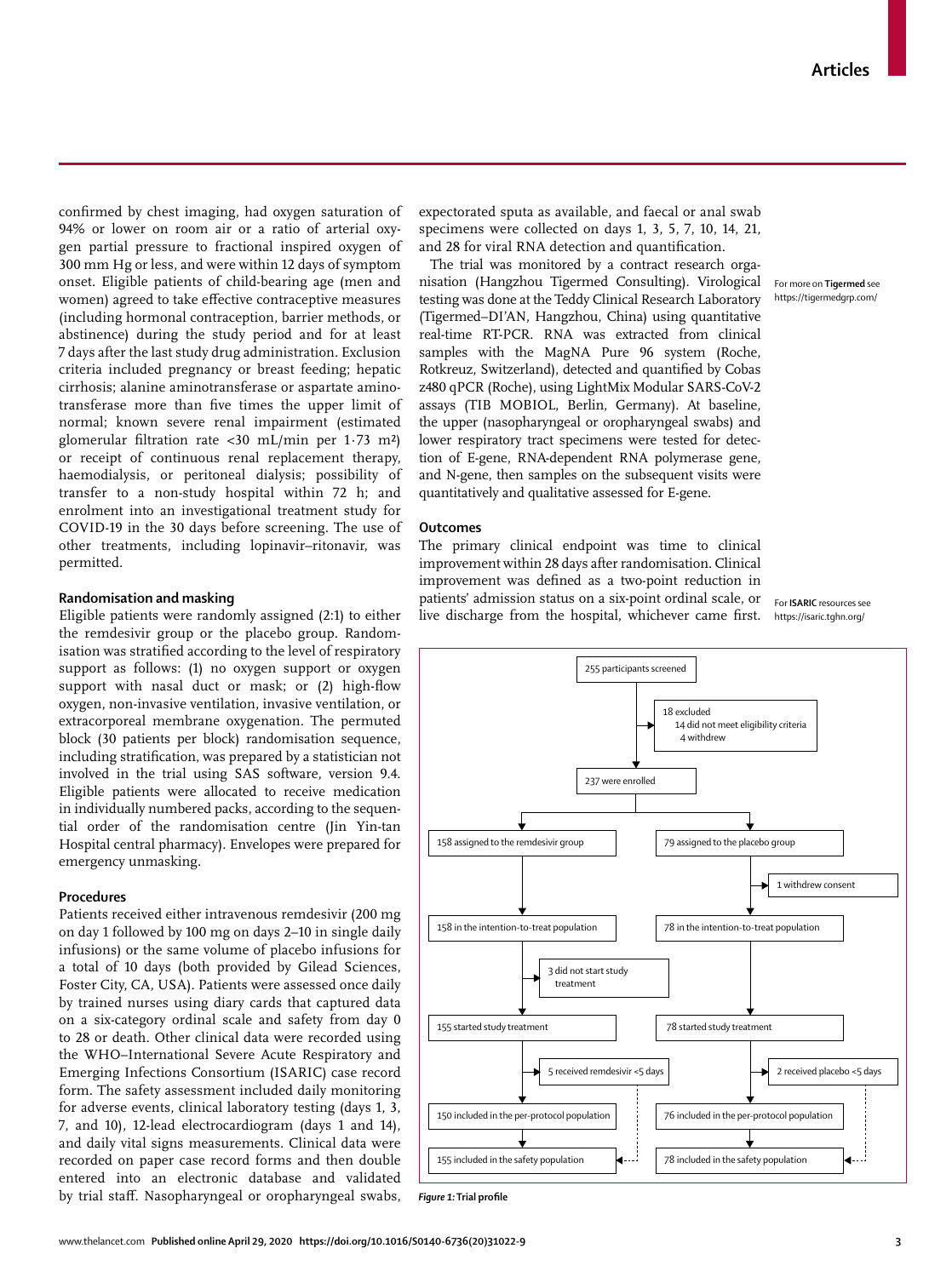The six-point scale was as follows: death=6; hospital admission for extracorporeal membrane oxygenation or mechanical ventilation=5; hospital admission for noninvasive ventilation or high-flow oxygen therapy=4; hos-

|                                                                                                              | Remdesivir group (n=158)<br>Placebo group (n=78) |                                  |  |
|--------------------------------------------------------------------------------------------------------------|--------------------------------------------------|----------------------------------|--|
| Age, years                                                                                                   | $66.0(57.0 - 73.0)$                              | $64.0(53.0 - 70.0)$              |  |
| Sex                                                                                                          |                                                  |                                  |  |
| Men                                                                                                          | 89 (56%)                                         | 51 (65%)                         |  |
| Women                                                                                                        | 69 (44%)                                         | 27 (35%)                         |  |
| Any comorbidities                                                                                            | 112 (71%)                                        | 55 (71%)                         |  |
| Hypertension                                                                                                 | 72 (46%)                                         | 30 (38%)                         |  |
| <b>Diabetes</b>                                                                                              | 40 (25%)                                         | 16 (21%)                         |  |
| Coronary heart disease                                                                                       | 15 (9%)                                          | 2(3%)                            |  |
| Body temperature, °C                                                                                         | $36.8(36.5-37.2)$                                | $36.8(36.5-37.2)$                |  |
| Fever                                                                                                        | 56 (35%)                                         | 31 (40%)                         |  |
|                                                                                                              |                                                  | 11 (14%)                         |  |
| Respiratory rate >24 breaths per min                                                                         | 36 (23%)                                         |                                  |  |
| White blood cell count, $\times 10^9$ per L<br>Median                                                        |                                                  |                                  |  |
|                                                                                                              | $6.2(4.4 - 8.3)$                                 | $6.4(4.5-8.3)$                   |  |
| $4 - 10$                                                                                                     | 108/155 (70%)                                    | 58 (74%)                         |  |
| $<$ 4                                                                                                        | 27/155 (17%)                                     | 12 (15%)                         |  |
| $>10$                                                                                                        | 20/155 (13%)                                     | 8(10%)                           |  |
| Lymphocyte count, × 10° per L                                                                                | $0.8(0.6-1.1)$                                   | $0.7(0.6-1.2)$                   |  |
| $\geq 1.0$                                                                                                   | 49/155 (32%)                                     | 23 (29%)                         |  |
| <1.0                                                                                                         | 106/155 (68%)                                    | 55 (71%)                         |  |
| Platelet count, × 10 <sup>9</sup> per L                                                                      | 183.0 (144.0-235.0)                              | 194.5 (141.0-266.0)              |  |
| $\geq 100$                                                                                                   | 148/155 (95%)                                    | 75 (96%)                         |  |
| <100                                                                                                         | 7/155(5%)                                        | 3(4%)                            |  |
| Serum creatinine, µmol/L                                                                                     | $68.0(56.0 - 82.0)$                              | 71.3 (56.0-88.7)                 |  |
| $\leq 133$                                                                                                   | 151/154 (98%)                                    | 76 (97%)                         |  |
| >133                                                                                                         | 3/154 (2%)                                       | 2(3%)                            |  |
| Aspartate aminotransferase, U/L                                                                              | $31.0(22.0 - 44.0)$                              | 33.0 (24.0-48.0)                 |  |
| $\leq 40$                                                                                                    | 109/155 (70%)                                    | 49 (63%)                         |  |
| >40                                                                                                          | 46/155 (30%)                                     | 29 (37%)                         |  |
| Alanine aminotransferase, U/L                                                                                | $26.0(18.0 - 42.0)$                              | 26.0 (20.0-43.0)                 |  |
| $\leq 50$                                                                                                    | 130/155 (84%)                                    | 66 (85%)                         |  |
| >50                                                                                                          | 25/155 (16%)                                     | 12 (15%)                         |  |
| Lactate dehydrogenase, U/L                                                                                   | 339.0 (247.0-441.5)                              | 329.0 (249.0-411.0)              |  |
| $\leq$ 245                                                                                                   | 36/148 (24%)                                     | 17/75 (23%)                      |  |
| >245                                                                                                         | 112/148 (76%)                                    | 58/75 (77%)                      |  |
| Creatine kinase, U/L                                                                                         | 75.9 (47.0-131.1)                                | 75.0 (47.0-158.0)                |  |
| ≤185                                                                                                         | 118/141 (84%)                                    | 54/67 (81%)                      |  |
| >185                                                                                                         | 23/141 (16%)                                     | 13/67 (19%)                      |  |
| National Early Warning Score 2 level at day 1                                                                | $5.0(3.0 - 7.0)$                                 | $4.0(3.0-6.0)$                   |  |
| Six-category scale at day 1                                                                                  |                                                  |                                  |  |
| 2-hospital admission, not requiring<br>supplemental oxygen                                                   | 0                                                | 3(4%)                            |  |
| 3-hospital admission, requiring<br>supplemental oxygen                                                       | 129 (82%)                                        | 65 (83%)                         |  |
| 4-hospital admission, requiring high-flow<br>nasal cannula or non-invasive mechanical<br>ventilation         | 28 (18%)                                         | 9 (12%)                          |  |
| 5-hospital admission, requiring<br>extracorporeal membrane oxygenation or<br>invasive mechanical ventilation | 0                                                | 1(1%)                            |  |
|                                                                                                              |                                                  | (Table 1 continues on next page) |  |

pital admission for oxygen therapy (but not requiring high-flow or non-invasive ventilation)=3; hospital admission but not requiring oxygen therapy=2; and discharged or having reached discharge criteria (defined as clinical recovery—ie, normalisation of pyrexia, respiratory rate <24 breaths per minute, saturation of peripheral oxygen >94% on room air, and relief of cough, all maintained for at least 72 h)=1. The six-point scale was modified from the seven-point scale used in our previous COVID-19 lopinavir–ritonavir  $\mathrm{RCT}^n$  by combining the two outpatient strata into one.

Secondary outcomes were the proportions of patients in each category of the six-point scale at day 7, 14, and 28 after randomisation; all-cause mortality at day 28; frequency of invasive mechanical ventilation; duration of oxygen therapy; duration of hospital admission; and proportion of patients with nosocomial infection. Virological measures included the proportions of patients with viral RNA detected and viral RNA load (measured by quantitative RT-PCR). Safety outcomes included treatment-emergent adverse events, serious adverse events, and premature discontinuations of study drug.

# **Statistical analysis**

The original design required a total of 325 events across both groups, which would provide 80% power under a one-sided type I error of 2·5% if the hazard ratio (HR) comparing remdesivir to placebo is 1·4, corresponding to a change in time to clinical improvement of 6 days assuming that time to clinical improvement is 21 days on placebo.

One interim analysis using triangular boundaries<sup>23</sup> and a 2:1 allocation ratio between remdesivir and placebo had been accounted for in the original design. Assuming an 80% event rate within 28 days across both groups and a dropout rate of 10% implies that about 453 patients should be recruited for this trial (151 on placebo and 302 on remdesivir). The possibility for an interim analysis after enrolment of about 240 patients was included in the design if requested by the independent data safety and monitoring board.

The primary efficacy analysis was done on an intentionto-treat (ITT) basis with all randomly assigned patients. Time to clinical improvement was assessed after all patients had reached day 28; no clinical improvement at day 28 or death before day 28 were considered as right censored at day 28. Time to clinical improvement was portrayed by Kaplan-Meier plot and compared with a logrank test. The HR and 95% CI for clinical improvement and HR with 95% CI for clinical deterioration were calculated by Cox proportional hazards model. Other analyses include subgroup analyses for those receiving treatment 10 days or less *vs* more than 10 days after symptom onset, time to clinical deterioration (defined as one category increase or death), and for viral RNA load at entry. The differences in continuous variables between the groups was calculated using Hodges-Lehmann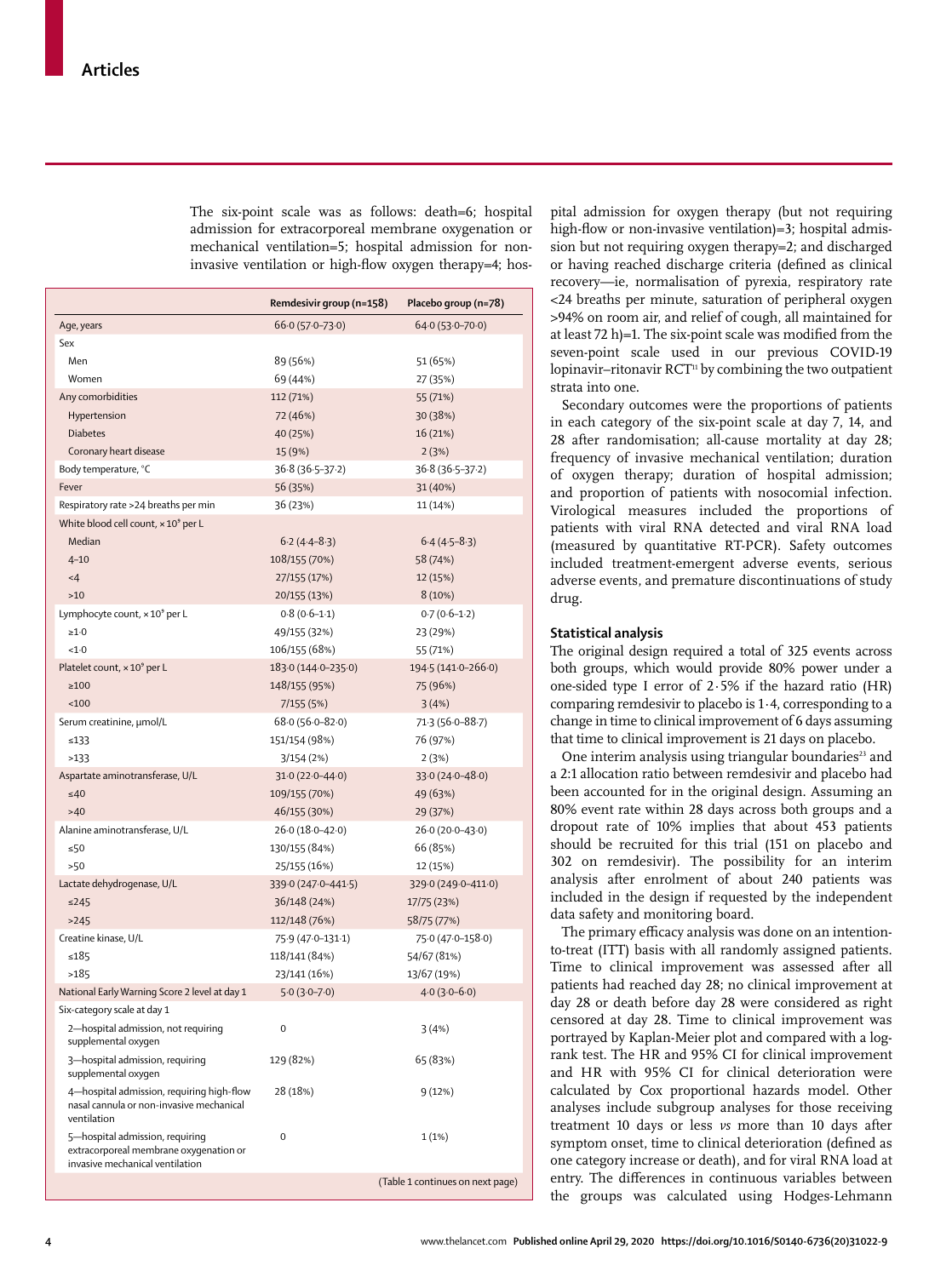estimation. We present adverse event data on the patients' actual treatment exposure, coded using Medical Dictionary for Regulatory Activities. Statistical analyses were done using SAS software, version 9.4. This trial is registered with ClinicalTrials.gov, NCT04257656.

# **Results**

Between Feb 6, 2020, and March 12, 2020, 255 patients were screened, of whom 237 were eligible (figure 1). 158 patients were assigned to receive remdesivir and 79 to receive placebo; one patient in the placebo group withdrew their previously written informed consent after randomisation, so 158 and 78 patients were included in the ITT population. No patients were enrolled after March 12, because of the control of the outbreak in Wuhan and on the basis of the termination criteria specified in the protocol, the data safety and monitoring board recommended that the study be terminated and data analysed on March 29. At this stage, the interim analysis was abandoned. When all the other assumptions stayed the same, with the actual enrolment of 236 participants, the statistical power was reduced from 80% to 58%.

Three patients in the remdesivir group did not start their assigned treatment so were not included in safety analyses (figure 1). The median age of study patients was 65 years (IQR 56–71); sex distribution was 89 (56%) men versus 69 (44%) women in the remdesivir group and 51 (65%) versus 27 (35%) in the placebo group (table 1). The most common comorbidity was hypertension, followed by diabetes and coronary heart disease. Lopinavir–ritonavir was co-administered in 42 (18%) patients at baseline. Most patients were in category 3 of the six-point ordinal scale of clinical status at baseline. Some imbalances existed at enrolment between the groups, including more patients with hypertension, diabetes, or coronary artery disease in the remdesivir group than the placebo group. More patients in the control group than in the remdesivir group had been symptomatic for 10 days or less at the time of starting remdesivir or placebo treatment, and a higher proportion of remdesivir recipients had a respiratory rate of more than 24 breaths per min. No other major differences in symptoms, signs, laboratory results, disease severity, or treatments were observed between groups at baseline.

Median time from symptom onset to starting study treatment was 10 days (IQR 9–12). No important differences were apparent between the groups in other treatments received (including lopinavir–ritonavir or corticosteroids; table 2). During their hospital stay, 155 (66%) patients received corticosteroids, with a median time from symptom onset to corticosteroids therapy of  $8.0$  days  $(6.0-11.0)$ ; 91 (39%) patients received corticosteroids before enrolment.

Final follow-up was on April 10, 2020. In the ITT population, the time to clinical improvement in the

|                                                                                       | Remdesivir group (n=158) | Placebo group (n=78) |
|---------------------------------------------------------------------------------------|--------------------------|----------------------|
| (Continued from previous page)                                                        |                          |                      |
| 6-death                                                                               | 1(1%)                    | $\Omega$             |
| Baseline viral load of nasopharyngeal and<br>oropharyngeal swabs, log., copies per mL | 4.7(0.3)                 | 4.7(0.4)             |
| Receiving interferon alfa-2b at baseline                                              | 29 (18%)                 | 15 (19%)             |
| Receiving lopinavir-ritonavir at baseline                                             | 27(17%)                  | 15 (19%)             |
| Antibiotic treatment at baseline                                                      | 121 (77%)                | 63 (81%)             |
| Corticosteroids therapy at baseline                                                   | 60 (38%)                 | 31 (40%)             |
| Data are median (IQR), n (%), n/N (%), or mean (SE).                                  |                          |                      |
| Table 1: Baseline patient characteristics                                             |                          |                      |

|                                                                                                                                                                          | Remdesivir group (n=158) | Placebo group (n=78) |
|--------------------------------------------------------------------------------------------------------------------------------------------------------------------------|--------------------------|----------------------|
| Time from symptom onset to starting study<br>treatment, days*                                                                                                            | $11(9-12)$               | $10(9-12)$           |
| Early ( $\leq$ 10 days from symptom onset)                                                                                                                               | 71/155 (46%)             | 47 (60%)             |
| Late (>10 days from symptom onset)                                                                                                                                       | 84/155 (54%)             | 31 (40%)             |
| Receiving injection of interferon alfa-2b                                                                                                                                | 46 (29%)                 | 30 (38%)             |
| Receiving lopinavir-ritonavir                                                                                                                                            | 44 (28%)                 | 23 (29%)             |
| Vasopressors                                                                                                                                                             | 25 (16%)                 | 13 (17%)             |
| Renal replacement therapy                                                                                                                                                | 3(2%)                    | 3(4%)                |
| Highest oxygen therapy support                                                                                                                                           |                          |                      |
| Non-invasive mechanical ventilation                                                                                                                                      | 14 (9%)                  | 3(4%)                |
| Invasive mechanical ventilation                                                                                                                                          | 11 (7%)                  | 10 (13%)             |
| Extracorporeal membrane oxygenation or<br>mechanical ventilation                                                                                                         | 2(1%)                    | $\mathbf 0$          |
| Antibiotic                                                                                                                                                               | 142 (90%)                | 73 (94%)             |
| Corticosteroids therapy                                                                                                                                                  | 102 (65%)                | 53 (68%)             |
| Time from symptom onset to corticosteroids<br>therapy, days                                                                                                              | $9(7-11)$                | $8(6-10)$            |
| Duration of corticosteroids therapy, days                                                                                                                                | $9(5-15)$                | $10(6-16)$           |
| Data are median (IQR) or n (%). *Three patients did not start treatment so are not included in time from symptom<br>onset to start of study treatment subgroup analyses. |                          |                      |

*Table 2:* **Treatments received before and after enrolment**

remdesivir group was not significantly different to that of the control group (median 21·0 days [IQR 13·0–28·0] in the remdesivir group *vs* 23·0 days [15·0–28·0]; HR 1·23 [95% CI 0·87–1·75]; table 3, figure 2).

Results for time to clinical improvement were similar in the per-protocol population (median 21·0 days [IQR 13·0–28·0] in the remdesivir group *vs* 23·0 days [15·0–28·0] in the placebo group HR 1·27 [95% CI 0·89–1·80]; appendix pp 2–3, 5). Although not statistically significant, in patients receiving remdesivir or placebo within 10 days of symptom onset in the ITT population, those receiving remdesivir had a numerically faster time to clinical improvement than those receiving placebo (median 18·0 days [IQR 12·0–28·0] *vs* 23·0 days [15·0–28·0]; HR 1·52 [0·95–2·43]; appendix p 6). If clinical improvement was defined as a one, instead of two, category decline, the HR was 1·34 with a 95% CI of  $0.96-1.86$  (appendix p 7). For time to clinical deterioration, defined as a one-category increase or

See **Online** for appendix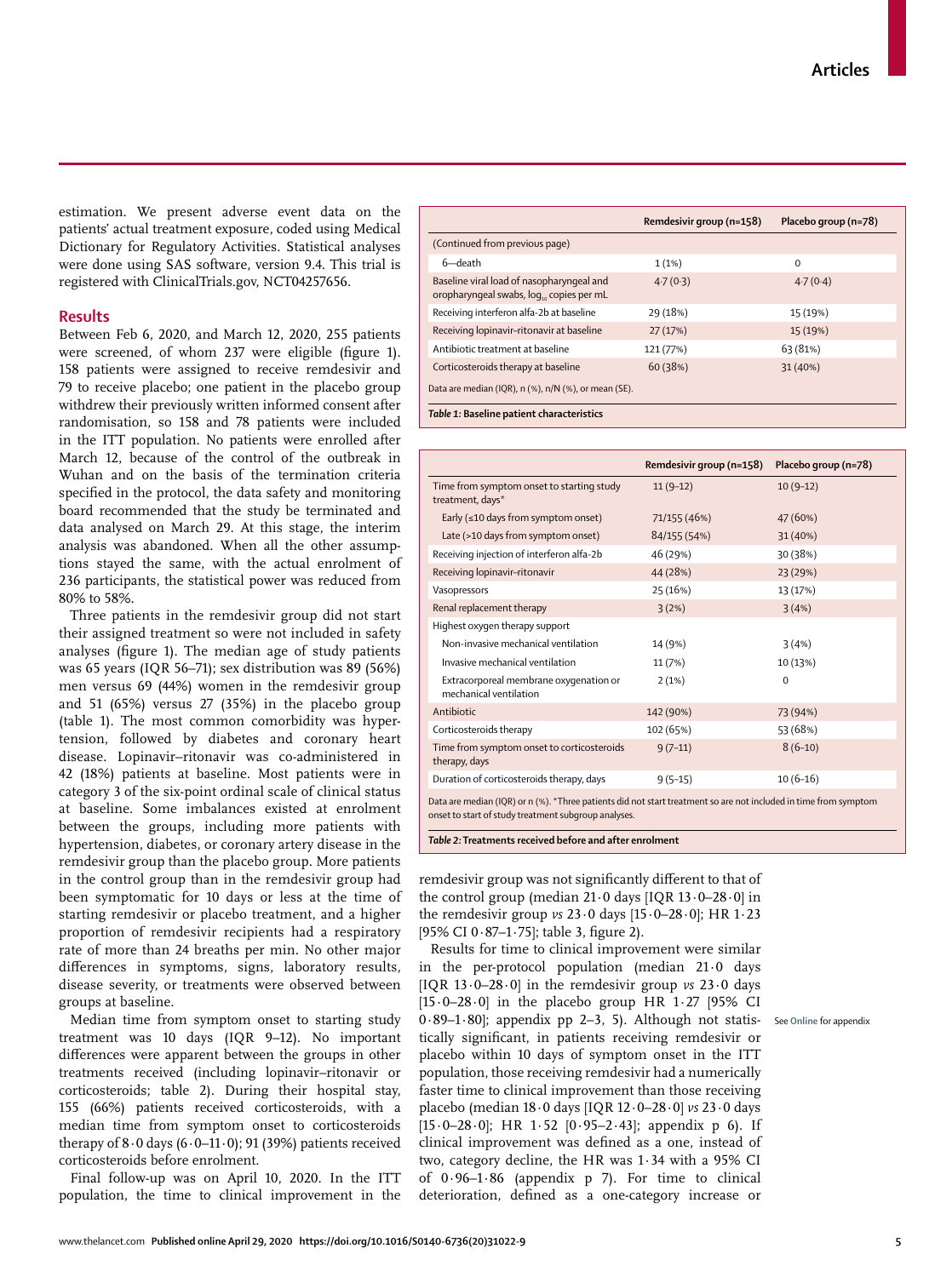death, the HR was  $0.95$  with a 95% CI of  $0.55-1.64$ (appendix p 8).

28-day mortality was similar between the two groups (22 [14%] died in the remdesivir group *vs* 10 (13%) in the placebo group; difference 1·1% [95% CI –8·1 to 10·3]). In patients with use of remdesivir within 10 days after symptom onset, 28-day mortality was not significantly

different between the groups, although numerically higher in the placebo group; by contrast, in the group of patients with late use, remdesivir patients had numerically higher 28-day mortality, although there was no significant difference. Clinical improvement rates at days 14 and day 28 were also not significantly different between the groups, but numerically higher in

|                                                                                                           | Remdesivir group (n=158) | Placebo group (n=78)   | Difference*                      |
|-----------------------------------------------------------------------------------------------------------|--------------------------|------------------------|----------------------------------|
| Time to clinical improvement                                                                              | 21.0 (13.0 to 28.0)      | 23.0 (15.0 to 28.0)    | 1.23 (0.87 to 1.75) <sup>†</sup> |
| Day 28 mortality                                                                                          | 22 (14%)                 | 10 (13%)               | $1.1\%$ (-8.1 to 10.3)           |
| Early ( $\leq 10$ days of symptom onset)                                                                  | 8/71 (11%)               | 7/47 (15%)             | $-3.6\%$ ( $-16.2$ to $8.9$ )    |
| Late (>10 days of symptom onset)                                                                          | 12/84 (14%)              | 3/31 (10%)             | 4.6% (-8.2 to 17.4)              |
| Clinical improvement rates                                                                                |                          |                        |                                  |
| Day 7                                                                                                     | 4(3%)                    | 2(3%)                  | $0.0\%$ (-4.3 to 4.2)            |
| Day 14                                                                                                    | 42 (27%)                 | 18 (23%)               | 3.5% (-8.1 to 15.1)              |
| Day 28                                                                                                    | 103 (65%)                | 45 (58%)               | 7.5% (-5.7 to 20.7)              |
| Duration of invasive mechanical ventilation, days                                                         | 7.0 (4.0 to 16.0)        | 15.5 (6.0 to 21.0)     | $-4.0$ ( $-14.0$ to $2.0$ )      |
| Duration of invasive mechanical ventilation in survivors, days‡                                           | 19.0 (5.0 to 42.0)       | 42.0 (17.0 to 46.0)    | $-12.0$ ( $-41.0$ to 25.0)       |
| Duration of invasive mechanical ventilation in non-survivors, days‡                                       | 7.0 (2.0 to 11.0)        | $8.0$ (5.0 to $16.0$ ) | $-2.5$ ( $-11.0$ to $3.0$ )      |
| Duration of oxygen support, days                                                                          | 19.0 (11.0 to 30.0)      | 21.0 (14.0 to 30.5)    | $-2.0$ ( $-6.0$ to $1.0$ )       |
| Duration of hospital stay, days                                                                           | 25.0 (16.0 to 38.0)      | 24.0 (18.0 to 36.0)    | $0.0$ (-4.0 to 4.0)              |
| Time from random group assignment to discharge, days                                                      | 21.0 (12.0 to 31.0)      | 21.0 (13.5 to 28.5)    | $0.0$ (-3.0 to 3.0)              |
| Time from random group assignment to death, days                                                          | 9.5(6.0 to 18.5)         | 11.0 (7.0 to 18.0)     | $-1.0$ ( $-7.0$ to $5.0$ )       |
| Six-category scale at day 7                                                                               |                          |                        |                                  |
| 1-discharge (alive)                                                                                       | 4/154(3%)                | 2/77(3%)               | OR 0.69 (0.41 to 1.17) \$        |
| 2-hospital admission, not requiring supplemental oxygen                                                   | 21/154 (14%)             | 16/77 (21%)            |                                  |
| 3-hospital admission, requiring supplemental oxygen                                                       | 87/154 (56%)             | 43/77 (56%)            |                                  |
| 4-hospital admission, requiring high-flow nasal cannula or<br>non-invasive mechanical ventilation         | 26/154 (17%)             | 8/77(10%)              |                                  |
| 5-hospital admission, requiring extracorporeal membrane<br>oxygenation or invasive mechanical ventilation | 6/154(4%)                | 4/77(5%)               |                                  |
| 6-death                                                                                                   | 10/154 (6%)              | 4/77(5%)               |                                  |
| Six-category scale at day 14                                                                              |                          |                        |                                  |
| 1-discharge (alive)                                                                                       | 39/153 (25%)             | 18/78 (23%)            | OR 1.25 (0.76 to 2.04) \$        |
| 2-hospital admission, not requiring supplemental oxygen                                                   | 21/153 (14%)             | 10/78 (13%)            | $\ddot{\phantom{a}}$             |
| 3-hospital admission, requiring supplemental oxygen                                                       | 61/153 (40%)             | 28/78 (36%)            |                                  |
| 4-hospital admission, requiring high-flow nasal cannula or non-<br>invasive mechanical ventilation        | 13/153 (8%)              | 8/78 (10%)             | $\ddot{\phantom{a}}$             |
| 5-hospital admission, requiring extracorporeal membrane<br>oxygenation or invasive mechanical ventilation | 4/153(3%)                | 7/78 (9%)              |                                  |
| 6-death                                                                                                   | 15/153 (10%)             | 7/78 (9%)              |                                  |
| Six-category scale at day 28                                                                              |                          |                        |                                  |
| 1-discharge (alive)                                                                                       | 92/150 (61%)             | 45/77 (58%)            | OR 1.15 (0.67 to 1.96) \$        |
| 2-hospital admission, not requiring supplemental oxygen                                                   | 14/150 (9%)              | 4/77(5%)               |                                  |
| 3-hospital admission, requiring supplemental oxygen                                                       | 18/150 (12%)             | 13/77 (17%)            |                                  |
| 4-hospital admission, requiring high-flow nasal cannula or<br>non-invasive mechanical ventilation         | 2/150(1%)                | 2/77(3%)               |                                  |
| 5-hospital admission, requiring extracorporeal membrane<br>oxygenation or invasive mechanical ventilation | 2/150(1%)                | 3/77(4%)               |                                  |
| 6-death                                                                                                   | 22/150 (15%)             | 10/77 (13%)            |                                  |

Data are median (IQR), n (%), or n/N (%). Clinical improvement (the event) was defined as a decline of two categories on the modified seven-category ordinal scale of clinical status, or hospital discharge. OR=odds ratio. \*Differences are expressed as rate differences or Hodges-Lehmann estimator and 95% CI. †Hazard ratio and 95% CI estimated by Cox proportional risk model. ‡Three patients in each group were survivors and ten patients in the remdesivir group and seven patients in the placebo group were non-survivors. §Calculated by ordinal logistic regression model.

*Table 3:* **Outcomes in the intention-to-treat population**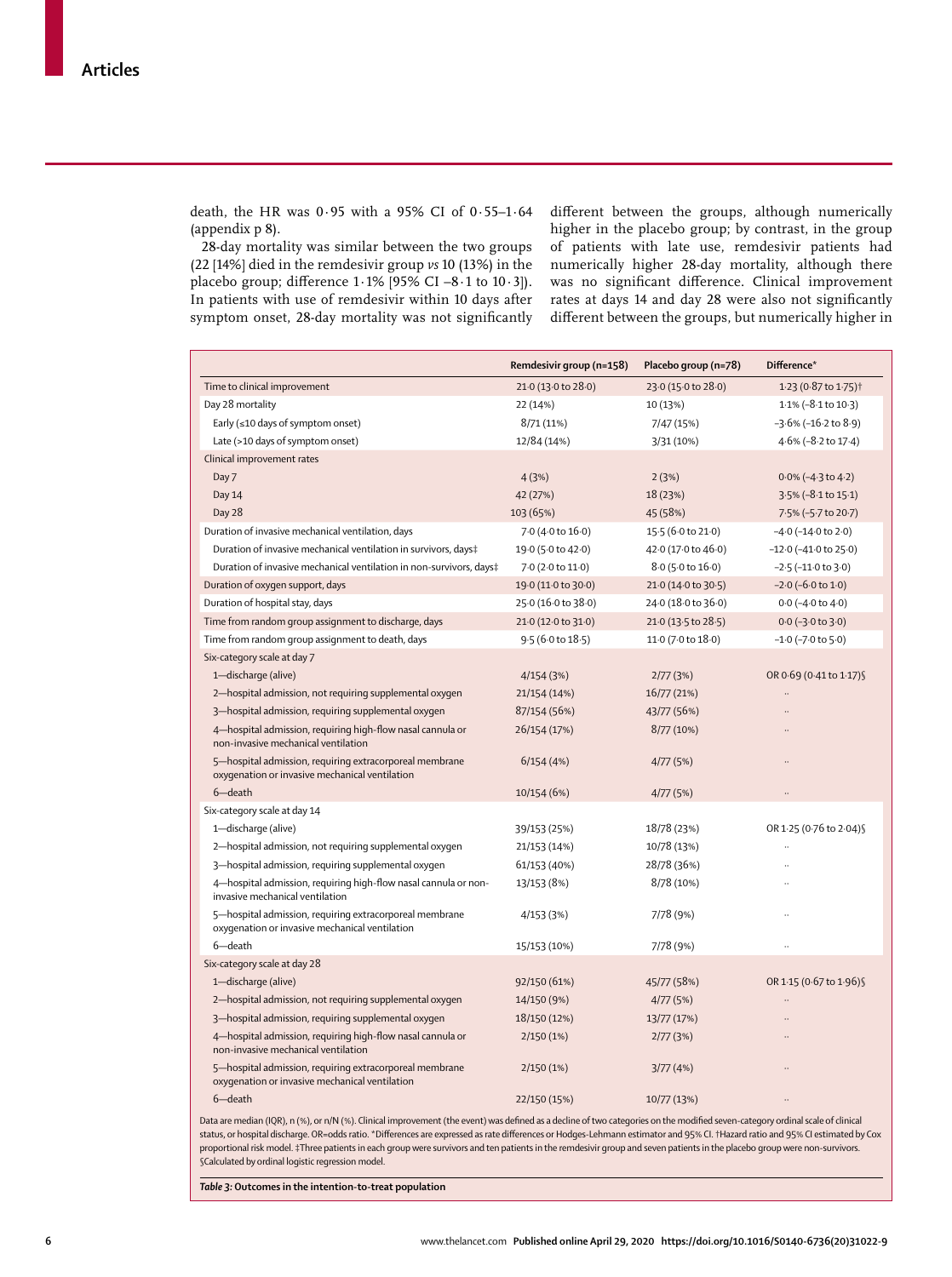the remdesivir group than the placebo group. For patients assigned to the remdesivir group, duration of invasive mechanical ventilation was not significantly different, but numerically shorter than in those assigned to the control group; however, the number of patients with invasive mechanical ventilation was small. No significant differences were observed between the two groups in length of oxygen support, hospital length of stay, days from randomisation to discharge, days from randomisation to death and distribution of six-category scale at day 7, day 14, and day 28 (table 3; appendix p 9).

Of 236 patients (158 in the remdesivir group and 78 in the placebo group) who were RT-PCR positive at enrolment, 37 (19%) of the 196 with data available had undetectable viral RNA on the nasopharyngeal and oropharyngeal swab taken at baseline. The mean baseline viral load of nasopharyngeal and oropharyngeal swabs was  $4.7 \log_{10}$  copies per mL (SE 0.3) in the remdesivir group and  $4.7 \log_{10}$  copies per mL (0.4) in the control group (table 1). Viral load decreased over time similarly in both groups (figure 3A). No differences in viral load were observed when stratified by interval from symptom onset to start of study treatment (appendix p 10). In the subset of patients from whom expectorated sputa could be obtained (103 patients), the mean viral RNA load at enrolment was nearly 1-log higher in the remdesivir group than the placebo group at enrolment (figure 3B). When adjusted for baseline sputum viral load at enrolment, the remdesivir group showed no significant difference at day 5 from placebo, but a slightly more rapid decline in load ( $p=0.0672$ ).

The cumulative rate of undetectable viral RNA of nasopharyngeal and oropharyngeal swabs by day 28 was 153 (78%) of 196 patients, and the negative proportion was similar among patients receiving remdesivir and those receiving placebo (appendix p 4).

Adverse events were reported in 102 (66%) of 155 patients in the remdesivir group and 50 (64%) of 78 in the control group (table 4). The most common adverse events in the remdesivir group were constipation, hypoalbuminaemia, hypokalaemia, anaemia, thrombocytopenia, and increased total bilirubin; and in the placebo group, the most common were hypoalbuminaemia, constipation, anaemia, hypokalaemia, increased aspartate aminotransferase, increased blood lipids, and increased total bilirubin. 28 (18%) serious adverse events were reported in the remdesivir group and 20 (26%) were reported in the control group. More patients in the remdesivir group than the placebo group discontinued the study drug because of adverse events or serious adverse events (18 [12%] in the remdesivir group *vs* four [5%] in the placebo group), among whom seven (5%) were due to respiratory failure or acute respiratory distress syndrome in the remdesivir group. All deaths during the observation period were judged by the site investigators to be unrelated to the intervention).



*Figure 2:* **Time to clinical improvement in the intention-to-treat population** Adjusted hazard ratio for randomisation stratification was 1·25 (95% CI 0·88–1·78). \*Including deaths before day 28 as right censored at day 28, the number of patients without clinical improvement was still included in the number at risk.



*Figure 3:* **Viral load by quantitative PCR on the upper respiratory tract specimens (A) and lower respiratory tract specimens (B)**

Data are mean (SE). Results less than the lower limit of quantification of the PCR assay and greater than the limit of qualitative detection are imputed with half of actual value; results of patients with viral-negative RNA are imputed with 0  $log<sub>10</sub>$ copies per mL.

# **Discussion**

Our trial found that intravenous remdesivir did not significantly improve the time to clinical improvement, mortality, or time to clearance of virus in patients with serious COVID-19 compared with placebo. Compared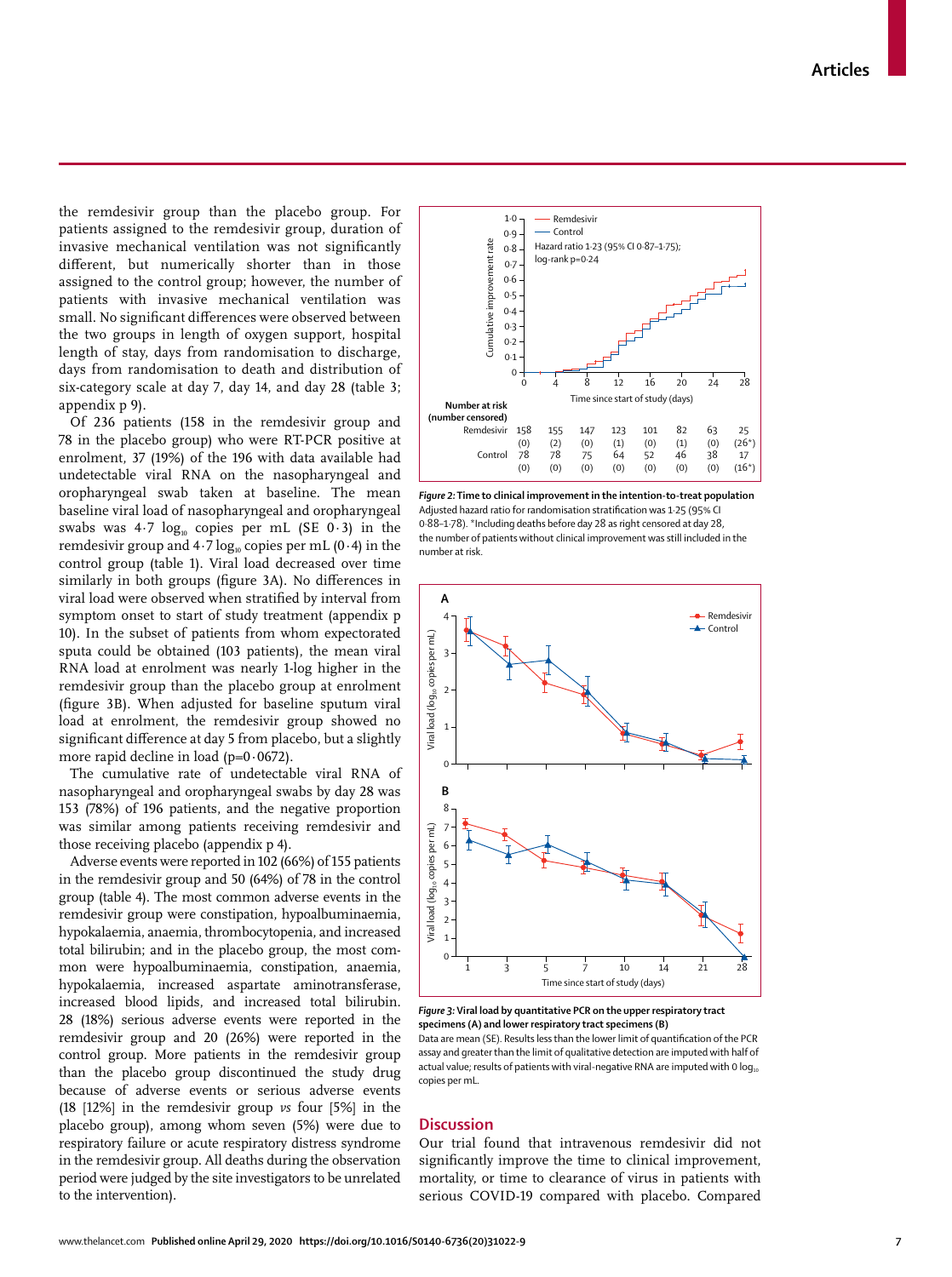|                                                                  | Remdesivir group<br>$(n=155)$ |                 | Placebo group<br>(n=78)            |                 |
|------------------------------------------------------------------|-------------------------------|-----------------|------------------------------------|-----------------|
|                                                                  | Any grade                     | Grade 3<br>or 4 | Any grade                          | Grade 3<br>or 4 |
| Adverse events (in ≥2% of patients in any treatment group)       |                               |                 |                                    |                 |
| Any                                                              | 102 (66%)                     | 13 (8%)         | 50 (64%)                           | 11 (14%)        |
| Hypoalbuminaemia                                                 | 20 (13%)                      | 0               | 12 (15%)                           | 1(1%)           |
| Hypokalaemia                                                     | 18 (12%)                      | 2(1%)           | 11 (14%)                           | 1(1%)           |
| Increased blood<br>glucose                                       | 11 (7%)                       | $\overline{0}$  | 6(8%)                              | 0               |
| Anaemia                                                          | 18 (12%)                      | 1(1%)           | 12 (15%)                           | 2(3%)           |
| Rash                                                             | 11 (7%)                       | 0               | 2(3%)                              | 0               |
| Thrombocytopenia                                                 | 16 (10%)                      | 4(3%)           | 5(6%)                              | 3(4%)           |
| Increased total<br>bilirubin                                     | 15 (10%)                      | 1(1%)           | 7(9%)                              | 0               |
| Increased blood lipids                                           | 10 (6%)                       | 0               | 8 (10%)                            | 0               |
| Increased white blood<br>cell count                              | 11 (7%)                       | 0               | 6(8%)                              | 0               |
| Hyperlipidaemia                                                  | 10 (6%)                       | $\overline{0}$  | 8 (10%)                            | 0               |
| Increased blood urea<br>nitrogen                                 | 10 (6%)                       | 0               | 5(6%)                              | 0               |
| Increased neutrophil                                             | 10 (6%)                       | 0               | 4(5%)                              | 0               |
| Aspartate<br>aminotransferase<br>increased                       | 7(5%)                         | $\overline{0}$  | 9(12%)                             | $\overline{0}$  |
| Constipation                                                     | 21 (14%)                      | 0               | 12 (15%)                           | 0               |
| Nausea                                                           | 8(5%)                         | 0               | 2(3%)                              | 0               |
| Diarrhoea                                                        | 5(3%)                         | $\mathbf 0$     | 2(3%)                              | $\overline{0}$  |
| Vomiting                                                         | 4(3%)                         | 0               | 2(3%)                              | 0               |
| Reduced serum<br>sodium                                          | 4(3%)                         | $\Omega$        | 2(3%)                              | 0               |
| Increased serum<br>potassium                                     | 4(3%)                         | 2(1%)           | 1(1%)                              | 0               |
| Serious adverse events                                           |                               |                 |                                    |                 |
| Any                                                              | 28 (18%)                      | 9(6%)           | 20 (26%)                           | 10 (13%)        |
| Respiratory failure or<br>acute respiratory<br>distress syndrome | 16 (10%)                      | 4(3%)           | 6(8%)                              | 4(5%)           |
| Cardiopulmonary<br>failure                                       | 8(5%)                         | $\Omega$        | 7 (9%)                             | 1(1%)           |
| Pulmonary embolism                                               | 1(1%)                         | 1(1%)           | 1(1%)                              | 1(1%)           |
| Recurrence of<br>COVID-19                                        | 1(1%)                         | 0               | 0                                  | 0               |
| Cardiac arrest                                                   | 1(1%)                         | $\Omega$        | $\Omega$                           | $\Omega$        |
| Acute coronary<br>syndrome                                       | $\mathbf 0$                   | 0               | 1(1%)                              | 1(1%)           |
| Tachycardia                                                      | $\overline{0}$                | 0               | 1(1%)                              | 0               |
| Septic shock                                                     | 1(1%)                         | 0               | 1(1%)                              | 1(1%)           |
|                                                                  |                               |                 | (Table 4 continues in next column) |                 |

| with a previous study of compassionate use of rem-                        |
|---------------------------------------------------------------------------|
| desivir, <sup>21</sup> our study population was less ill (eg, at the time |
| of enrolment, 0.4% were on invasive mechanical                            |
| ventilation or extracorporeal membrane oxygenation vs                     |
| 64% in the previous study) and was treated somewhat                       |
| earlier in their disease course (median 10 days vs 12 days).              |
| Such differences might be expected to favour remdesivir,                  |
| providing greater effects in our study population, but                    |
|                                                                           |

|                                                                  | Remdesivir group<br>$(n=155)$ |                 | Placebo group<br>(n=78) |                 |
|------------------------------------------------------------------|-------------------------------|-----------------|-------------------------|-----------------|
|                                                                  | Any grade                     | Grade 3<br>or 4 | Any grade               | Grade 3<br>or 4 |
| (Continued from previous column)                                 |                               |                 |                         |                 |
| Lung abscess                                                     | 0                             | $\mathbf 0$     | 1(1%)                   | 1(1%)           |
| Sepsis                                                           | $\Omega$                      | $\overline{0}$  | 1(1%)                   | 1(1%)           |
| <b>Bronchitis</b>                                                | 0                             | $\mathbf 0$     | 1(1%)                   | 1(1%)           |
| Thrombocytopenia                                                 | 1(1%)                         | 1(1%)           | 0                       | 0               |
| <b>Increased D-dimer</b>                                         | $\Omega$                      | $\Omega$        | 1(1%)                   | 1(1%)           |
| Haemorrhage of lower<br>digestive tract                          | 1(1%)                         | 1(1%)           | 0                       | 0               |
| Ileus                                                            | 0                             | 0               | 1(1%)                   | 0               |
| Deep vein thrombosis                                             | 1(1%)                         | 1(1%)           | 1(1%)                   | 1(1%)           |
| Acute kidney injury                                              | 1(1%)                         | 0               | 0                       | 0               |
| Diabetic ketoacidosis                                            | 0                             | 0               | 1(1%)                   | 1(1%)           |
| Multiple organ<br>dysfunction syndrome                           | 1(1%)                         | $\Omega$        | 2(3%)                   | 0               |
| Events leading to drug discontinuation                           |                               |                 |                         |                 |
| Any                                                              | 18 (12%)                      | 3(2%)           | 4 (5%)                  | 1(1%)           |
| Respiratory failure or<br>acute respiratory<br>distress syndrome | 7(5%)                         | 1(1%)           | 1(1%)                   | 0               |
| Secondary infection                                              | 4(3%)                         | 0               | 7 (9%)                  | 2(3%)           |
| Cardiopulmonary<br>failure                                       | 3(2%)                         | $\mathbf 0$     | 1(1%)                   | 0               |
| Nausea                                                           | 1(1%)                         | $\mathbf 0$     | 0                       | 0               |
| Vomiting                                                         | 1(1%)                         | $\Omega$        | $\Omega$                | $\Omega$        |
| Ileus                                                            | 0                             | $\mathbf 0$     | 1(1%)                   | 0               |
| Increased alanine<br>aminotransferase                            | 2(1%)                         | 1(1%)           | 0                       | $\Omega$        |
| Rash                                                             | 2(1%)                         | 0               | 0                       | 0               |
| Poor appetite                                                    | 1(1%)                         | $\Omega$        | $\Omega$                | 0               |
| Increased total<br>bilirubin                                     | 1(1%)                         | $\mathbf 0$     | 0                       | 0               |
| Acute kidney injury                                              | 1(1%)                         | 1(1%)           | $\mathbf 0$             | 0               |
| Seizure                                                          | $\Omega$                      | $\mathbf 0$     | 1(1%)                   | 0               |
| Aggravated<br>schizophrenia                                      | 0                             | $\mathbf 0$     | 1(1%)                   | 1(1%)           |
| Aggravated<br>depression                                         | 0                             | $\mathbf 0$     | 1(1%)                   | 1 (1%)          |

Some patients had more than one adverse event. 36 patients discontinued the drug, 22 because of adverse events and 14 patients for other reasons (eg, hospital discharge or early death). COVID-19=coronavirus disease 2019.

*Table 4:* **Summary of adverse events in safety population that occurred in more than one participant**

our results did not meet this expectation. However, our study did not reach its target enrolment because the stringent public health measures used in Wuhan led to marked reductions in new patient presentations in mid-March, and restrictions on hospital bed availability resulted in most patients being enrolled later in the course of disease. Consequently, we could not adequately assess whether earlier remdesivir treatment might have provided clinical benefit. However, among patients who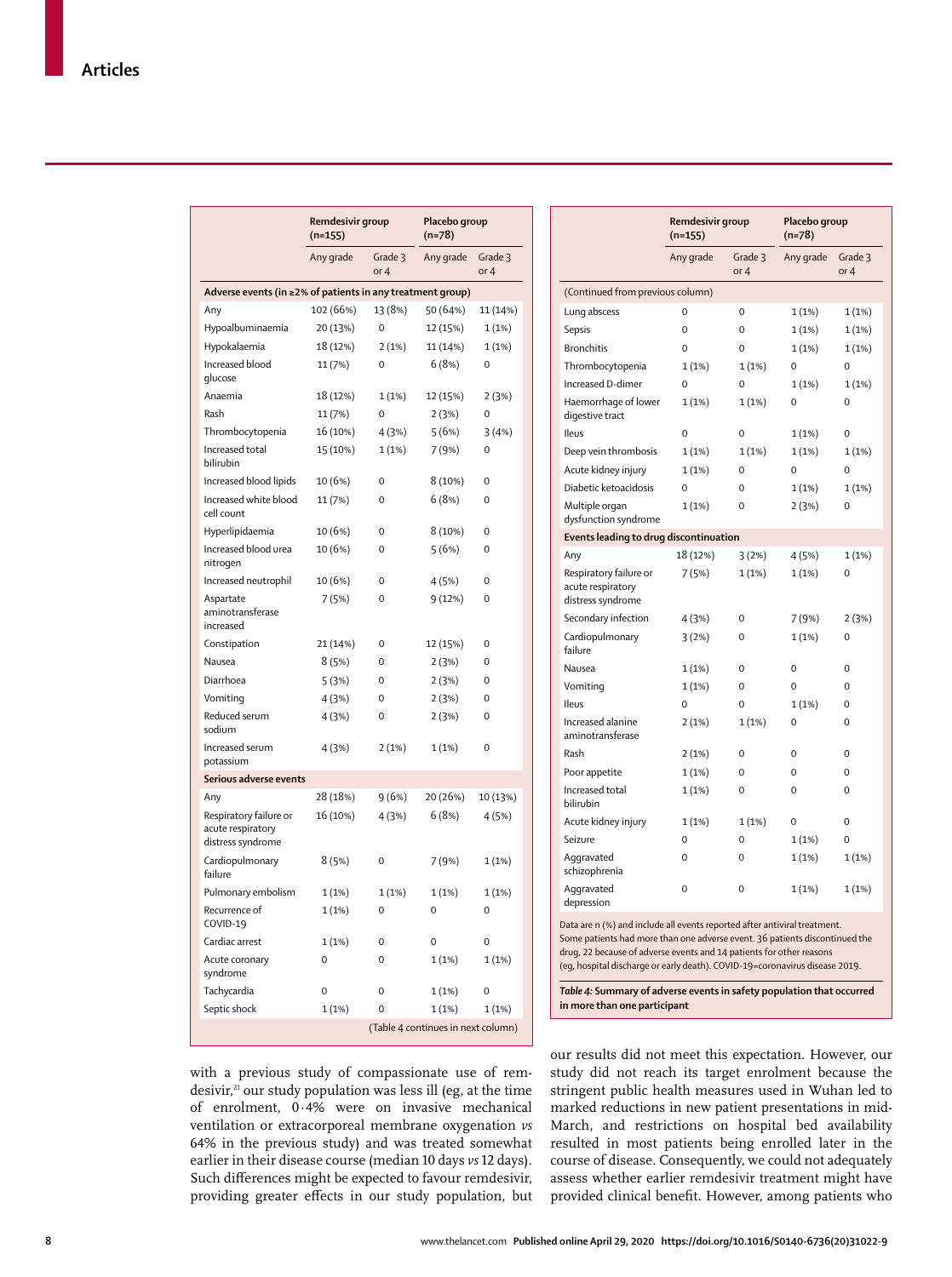were treated within 10 days of symptom onset, remdesivir was not a significant factor but was associated with a numerical reduction of 5 days in median time to clinical improvement. Ongoing controlled clinical trials are expected to confirm or refute our findings. In one murine model of SARS, remdesivir treatment starting at 2 days after infection, after virus replication and lung airway epithelial damage had already peaked, significantly reduced SARS-CoV-1 lung titres but did not decrease disease severity or mortality.13 A need for early treatment has been found in non-human primate models of SARS and MERS in which virus replication is very short-lived and lung pathology appears to develop more rapidly than in human infections.<sup>17,19</sup> Such findings argue for testing of remdesivir earlier in COVID-19.

Remdesivir did not result in significant reductions in SARS-CoV-2 RNA loads or detectability in upper respiratory tract or sputum specimens in this study despite showing strong antiviral effects in preclinical models of infection with coronaviruses. In African green monkey kidney Vero E6 cells, remdesivir inhibited SARS-CoV-2 with a 50% effective concentration (EC<sub>50</sub>) of 0.46  $\mu$ g/mL and an EC $_{\text{90}}$  of 1.06  $\mu$ g/mL. $^{\text{o}}$  In human nasal and bronchial airway epithelial cells, a fixed 20 µM  $(12.1 \text{ µg/mL})$  concentration reduced estimated intracellular viral titres over  $7.0 \log_{10} 50\%$  tissue culture infective dose per mL at 48 h.<sup>18</sup> In human airway epithelial cells, the  $EC_{50}$  for remdesivir was  $0.042 \mu g/mL$ for SARS-CoV and  $0.045 \mu g/mL$  for MERS-CoV.<sup>13</sup> In a murine model of MERS, subcutaneous remdesivir showed significant antiviral and clinical effects with a dose regimen that maintained plasma concentrations greater than 1  $\mu$ M (0.60  $\mu$ g/mL) throughout the dosing interval.13 In rhesus macaques, a 5 mg/kg dose, reported to be roughly equivalent to 100-mg daily dosing in humans, was effective for treatment of MERS-CoV infection and reduced pulmonary virus replication when started at 12 h after infection.<sup>18</sup> Healthy adult volunteers receiving doses similar to our trial (200 mg on day 1, 100 mg on days 2–4) had mean peak plasma concentrations of 5·4 µg/mL (percentage coefficient of variation 20 $\cdot$ 3) on day 1 and 2 $\cdot$  6 µg/mL (12 $\cdot$ 7) on day 5.<sup>24</sup> Doses of 150 mg/day for 14 days have been adequately tolerated in healthy adults, and a daily dose regimen of 150 mg for 3 days followed by 225 mg for 11 days appeared to be generally well tolerated in one patient with Ebola meningoencephalitis.<sup>25</sup> However, the pharmacokinetics of remdesivir in severely ill patients, and particularly the concentrations of the active nucleotide metabolite (GS-441524) triphosphate in respiratory tract cells of treated patients, are unknown. Studies of higher-dose regimens for which there are safety data (eg, 150–200 mg daily doses) warrant consideration in severe COVID-19. Our study found that remdesivir was adequately tolerated and no new safety concerns were identified. The overall proportion of patients with serious adverse events tended to be lower in remdesivir

recipients than placebo recipients. However, a higher proportion of remdesivir recipients than placebo recipients had dosing prematurely stopped by the investigators because of adverse events including gastrointestinal symptoms (anorexia, nausea, and vomiting), aminotransferase or bilirubin increases, and worsened cardiopulmonary status.

Limitations of our study include insufficient power to detect assumed differences in clinical outcomes, initiation of treatment quite late in COVID-19, and the absence of data on infectious virus recovery or on possible emergence of reduced susceptibility to remdesivir. Of note, in non-human primates, the inhibitory effects of remdesivir on infectious SARS-CoV-2 recovery in bronchoalveolar lavages were much greater than in controls, but viral RNA detection in upper and lower respiratory tract specimens were not consistently decreased versus controls.19 Coronaviruses partially resistant to inhibition by remdesivir (about six-times increased  $EC_{50}$ ) have been obtained after serial in vitro passage, but these viruses remain susceptible to higher remdesivir concentrations and show impaired fitness.<sup>26</sup> The frequent use of corticosteroids in our patient group might have promoted viral replication, as observed in  $SARS^{27}$  and MERS,<sup>28</sup> although these studies only reported prolongation of the detection of viral RNA, not infectious virus. Furthermore, we have no answer to whether longer treatment course and higher dose of remdesivir would be beneficial in patients with severe COVID-19.

In summary, we found that this dose regimen of intravenous remdesivir was adequately tolerated but did not provide significant clinical or antiviral effects in seriously ill patients with COVID-19. However, we could not exclude clinically meaningful differences and saw numerical reductions in some clinical parameters. Ongoing studies with larger sample sizes will continue to inform our understanding of the effect of remdesivir on COVID-19. Furthermore, strategies to enhance the antiviral potency of remdesivir (eg, higher-dose regimens, combination with other antivirals, or SARS-CoV-2 neutralising antibodies) and to mitigate immunopathological host responses contributing to COVID-19 severity (eg, inhibitors of IL-6, IL-1, or TNF $\alpha$ ) require rigorous study in patients with severe COVID-19.

#### **Contributors**

BC, CW, and YeW had full access to all of the data in the study and take responsibility for the integrity of the data and the accuracy of the data analysis. CW and BC decided to publish the paper. BC, CW, YeW, PWH, TJ, and FGH provided input on the trial design. BC, CW, YeW, FGH, and PWH were responsible for acquisition, analysis, and interpretation of data. YeW, FGH, PWH, and GF drafted the manuscript. BC, CW, PWH, FGH, GF, TJ, and XG critically revised the manuscript. YeW contributed to statistical analysis. GF gave valuable suggestions for data analysis*.* All authors contributed to conducting the trial.

## **Declaration of interests**

FGH has served as non-compensated consultant to Gilead Sciences on its respiratory antiviral programme, outside the submitted work. All other authors declare no competing interests.